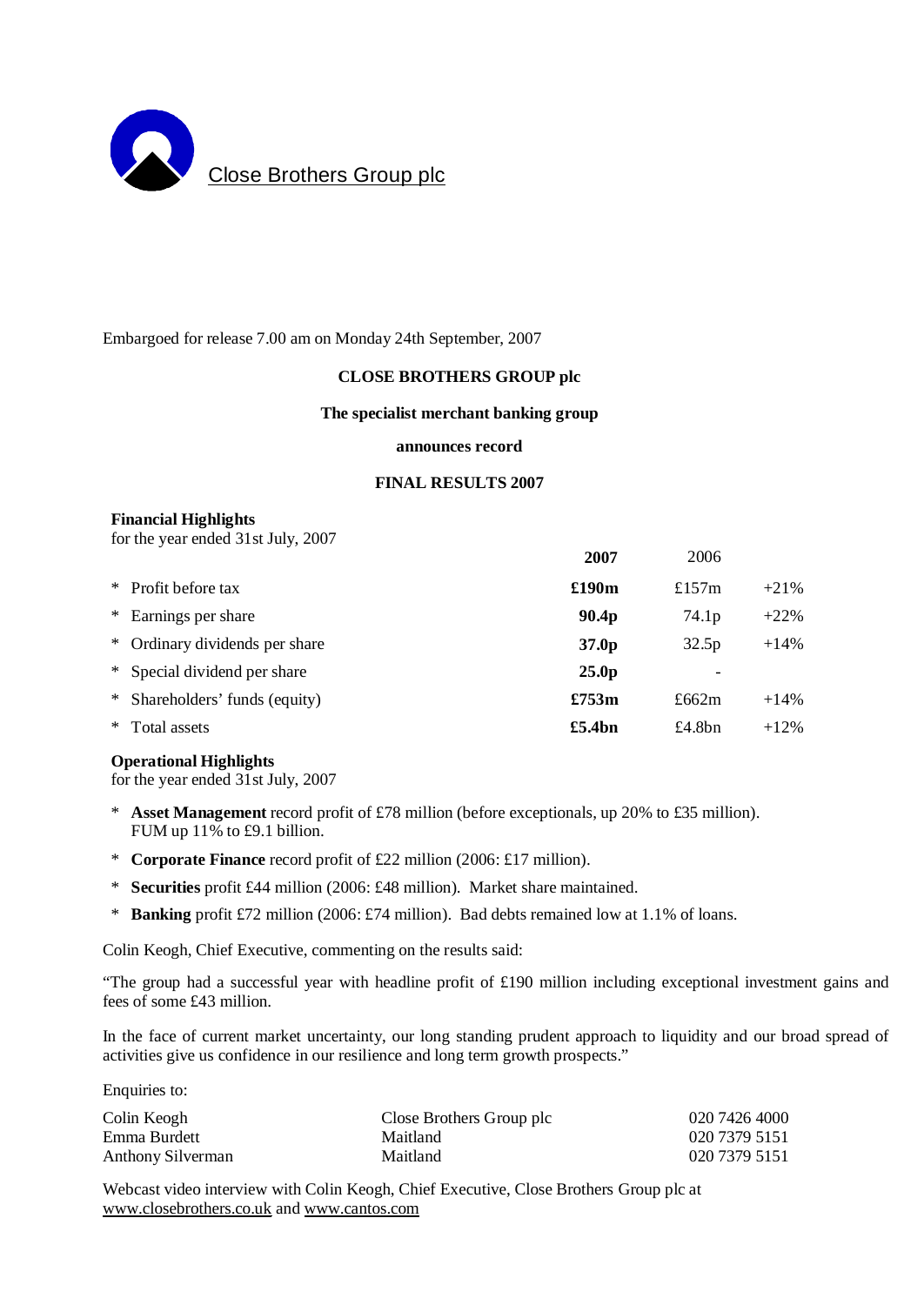#### **CLOSE BROTHERS GROUP plc PRELIMINARY ANNOUNCEMENT OF AUDITED GROUP RESULTS FOR THE YEAR ENDED 31ST JULY, 2007**

The following is the full text of the preliminary announcement of results for the financial year ended 31st July, 2007. The financial information in relation to 31st July, 2007 has been extracted from the statutory accounts of the company, which have yet to be adopted by shareholders at general meeting and have yet to be filed with the **Registrar of Companies.** 

## **CHAIRMAN AND CHIEF EXECUTIVE'S STATEMENT**

The group had a successful year, with headline profit of £190 million (2006: £157 million), 21% up on last year's record, and earnings per share of 90.4p (2006: 74.1p). This result was after goodwill impairment of £4 million and has benefited materially from unusually high investment gains and performance fees of some £43 million. The group profit before tax and earnings per share, excluding these items, were respectively some £151 million and 71.9p.

The board is recommending a final dividend of 25p per share (2006: 22p) making total ordinary dividends for the year of 37p per share (2006: 32.5p), up 14% on last year and reflecting our confidence in the long term future of the business.

In addition, given the exceptional returns from our private equity and property businesses, the board is also recommending the payment of a special dividend of 25p per share this year.

## **OVERVIEW**

Conditions during the financial year for our stock market related businesses have been favourable. Our Asset Management division has performed exceptionally well. We have benefited from high levels of activity in private equity, both within this division and our Corporate Finance division where levels of M&A activity have also been high.

Stock markets generally have shown healthy gains over the twelve months to 31st July, 2007 and, although retail investor activity has not been pronounced, both of our securities trading businesses delivered solid performances.

In our Banking division, high levels of liquidity have led to much aggressive lending in the market. We have resisted the siren calls to participate in this process. As a result, loan book growth has been difficult to achieve but the incidence of bad debts has remained low and we maintained our margins.

Group operating income increased by 13% year on year, operating margin improved somewhat to 31% (2006: 29%), and our expense income ratio fell to 65% (2006: 67%). Our pre-tax return on opening capital was 29% (2006: 27%).

## **CORPORATE DEVELOPMENTS**

We have had an active period of corporate developments. Shortly after the year end we purchased a 49.9% interest in Mako Global Derivatives Executive LLP ("Mako") from its management. Mako is a leading market-maker in exchange traded derivatives, principally fixed interest and equity indices futures and options. It is active on the LIFFE, Euronext and Chicago derivatives exchanges and has around 100 employees.

During the year we acquired Aon's multi-manager fund management business and also the fund administration business of Scotiabank in the Cayman Islands.

We also reviewed opportunities for a number of larger transactions in all areas of our business although, especially in the asset management area, the market was very competitive and prices high in our opinion and we have not been prepared to purchase where we have not seen value.

We also increased our shareholding in PLUS Markets plc from 19% to 25% during the year.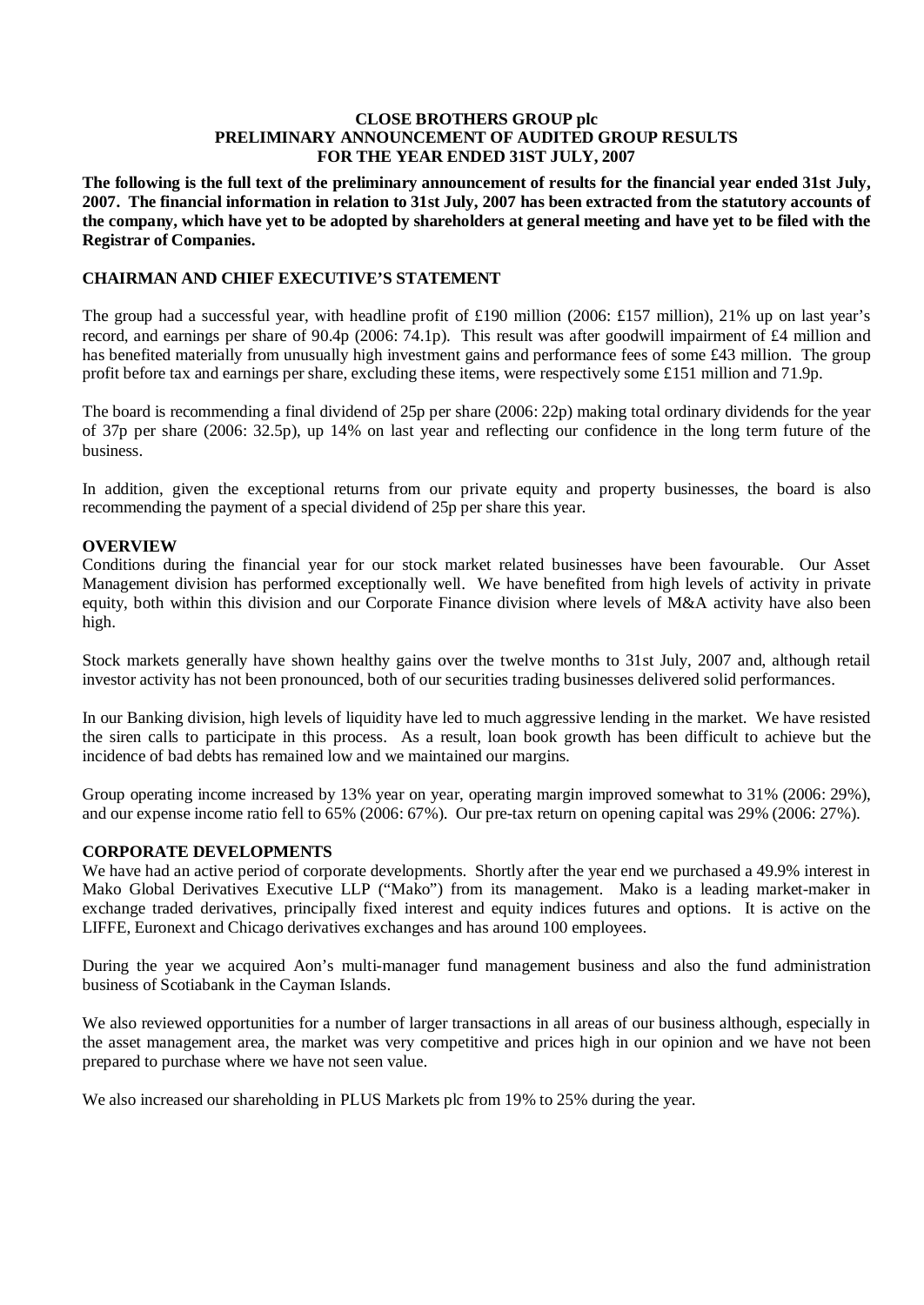## **CHAIRMAN AND CHIEF EXECUTIVE'S STATEMENT**

#### **STRATEGY**

It is our goal to deliver consistent, long term growth in profit and dividends and we have developed a mix of distinctive, diverse and specialised financial services businesses to achieve this. It is in the nature of any such group that, at certain points in the cycle, some businesses will grow faster than others. Over the past two years, our growth has been driven by Asset Management, the impact of which is demonstrated in the mix analysis of operating profit shown below:

|                         | 2007 |               | 2006 |      |             | 2005 |
|-------------------------|------|---------------|------|------|-------------|------|
|                         | £m   | $\frac{0}{0}$ | £m   | $\%$ | $t_{\rm m}$ | $\%$ |
| <b>Asset Management</b> | 78   | 36            | 38   |      | 32          |      |
| Corporate Finance       | 22   | 10            |      |      | 10          |      |
| Securities              | 44   | 21            | 48   |      | 36          |      |
| <b>Banking</b>          | 72   | 33            | 74   |      | 70          | 48   |
|                         | 216  | 100           | 77   | 100  | 148         | 100  |

Our policy of diversification has proved successful over many years. Our Banking division, which is capital intensive, has a steady long term growth record. Our Corporate Finance and Securities divisions have more fluctuating profit streams but are highly cash generative, whilst Asset Management is an area with good growth prospects.

In our Asset Management division we have substantially reorganised and reshaped our operations over the past two years. This process continues and we intend to increase our scale in all areas, particularly on the funds side. We have a good platform for future growth.

Our Corporate Finance division remains firmly focused on strengthening its position in the European market, where demand for our services as providers of independent financial advice to both listed companies and to the private equity industry, remains strong. Like our other businesses, we see real strength in the diversity of our activities, with M&A, restructuring, debt advice and specialist IPO and pensions advice all core activities.

Winterflood Securities ("Winterflood") remains at the heart of our Securities division and we see good opportunities for growth on the back of its strong franchise in the securities market. Our investment trust broking team has shown the benefit of selective integration and we will be looking for opportunities to offer similar services in other areas. The strong position we have developed with Winterflood has enabled us to develop a more broadly based securities business which now includes Close Brothers Seydler ("Seydler"), our German market-making and broker dealer business, our investment in PLUS Markets plc and, more recently, our investment in Mako which gives us access to the fast growing derivatives trading market.

In our Banking division we continue to focus on existing markets for growth, to seek out new areas of specialist lending either by acquisition or by backing new teams and to look for opportunities to take our specialist banking skills into other European markets. In the short term this focus on new growth areas will increase our costs but we are confident that in the medium term the division's historical growth rate will be restored. In the meantime we remain firmly of the view that we should not be chasing volume growth at the expense of margin or quality.

We continue to look for acquisition opportunities to add value for our shareholders in all our areas of activity.

#### **RESULTS**

#### **Asset Management**

Our Asset Management division had a remarkable year. Headline profit was up over 100% to £78 million and Funds Under Management ("FUM") rose 11% to £9.1 billion.

Private equity and property related gains and performance fees have been a regular component of our Asset Management profit, though never on the scale of this year. Exceptional investment gains and performance fees of £43 million include an acceleration of realisations, which we would otherwise have expected over the next few years. Accordingly, we expect future results to include a lower than normal level of such gains. Excluding these gains, the profit of this division, on a like for like basis, grew by 20% and, despite current uncertain markets, we remain confident about the continuing growth of our Asset Management division.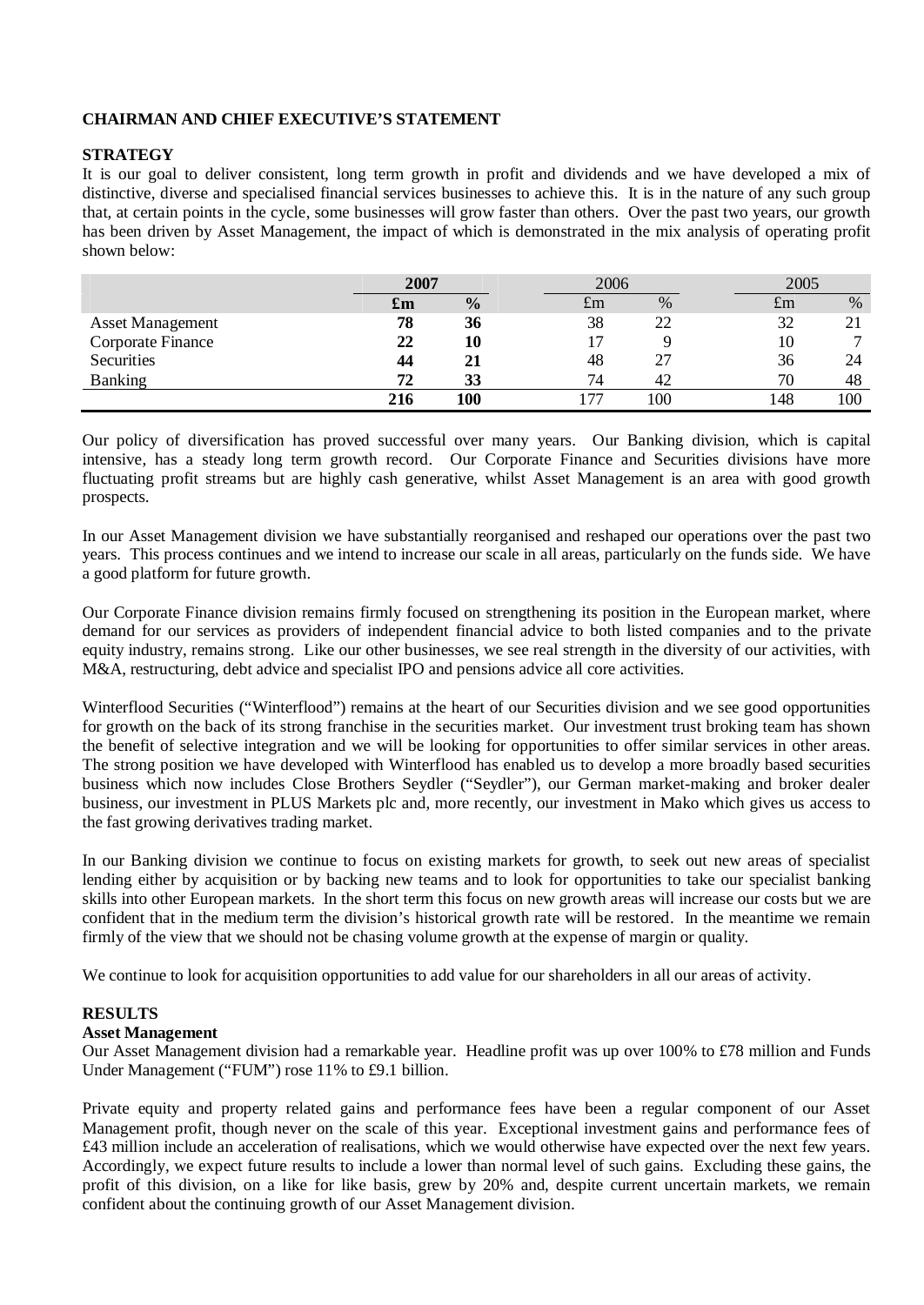## **CHAIRMAN AND CHIEF EXECUTIVE'S STATEMENT**

#### **Corporate Finance**

After a quiet first quarter we had a very busy last nine months and produced a record profit of £22 million, some 29% ahead of last year. This has been driven particularly by highly active private equity markets in the UK and Continental Europe. Our operations in London, Frankfurt and Paris all delivered record performances. Whilst the M&A market has been exceptionally strong, restructuring has been correspondingly quieter.

We entered our new financial year with a good pipeline, however the outlook, including the timing of closing deals, is likely to be impacted by current market volatility.

#### **Securities**

Profit in our Securities division was down 8% to £44 million. In the UK, Winterflood's dealing margins were up slightly on steady bargain volumes, after three years of overall decline.

In trading terms, Seydler had a good year but, although the new issue market picked up in our second half, the year as a whole, as expected, was quieter than last year.

Volatile markets in the UK have led to a busy and challenging, but profitable start to the new financial year for Winterflood. Seydler has started better than last year.

#### **Banking**

Our Banking division had another flat year in which profit fell slightly to £72 million. We have deliberately chosen not to seek to grow our loan book at the expense of margin or underwriting quality. We believe that the recent well publicised credit and liquidity issues in the financial markets will prove this decision to have been correct. We have the building blocks in place to enable our Banking division to return to its historical growth rate.

#### **CAPITAL**

Our group has always been well capitalised and soundly financed, and with recent record results this strong position has been further reinforced. The board is quite clear that it wants to maintain our long standing conservative approach to liquidity and funding which has held us in good stead for many years. We were pleased to obtain a credit rating upgrade for the Bank from Moody's during the year to a long term rating of A2 and a short term rating of P1.

We estimate that we have in the order of some £150 million to £200 million of capital in excess of that which is essential to provide a prudent margin over regulatory requirements and those under Basle II and to fund organic growth. We are in discussion with the Financial Services Authority concerning our capital requirements under the new Basle II regime. Our current expectation is that the impact of the new rules will not be material.

We have a history of making successful "bolt on" acquisitions and of investing in businesses close to areas in which we already operate. Until recently, the climate has not, for us, been conducive to making such value enhancing acquisitions. We believe that this is now changing and that therefore it is important to retain an unquestionably strong balance sheet to ensure the flexibility to be able to move quickly to secure transactions should the opportunity arise. We also recognise the potential attraction of using some of our resources to buy back our own shares. We have the relevant authority in place to do so and will keep the matter under review.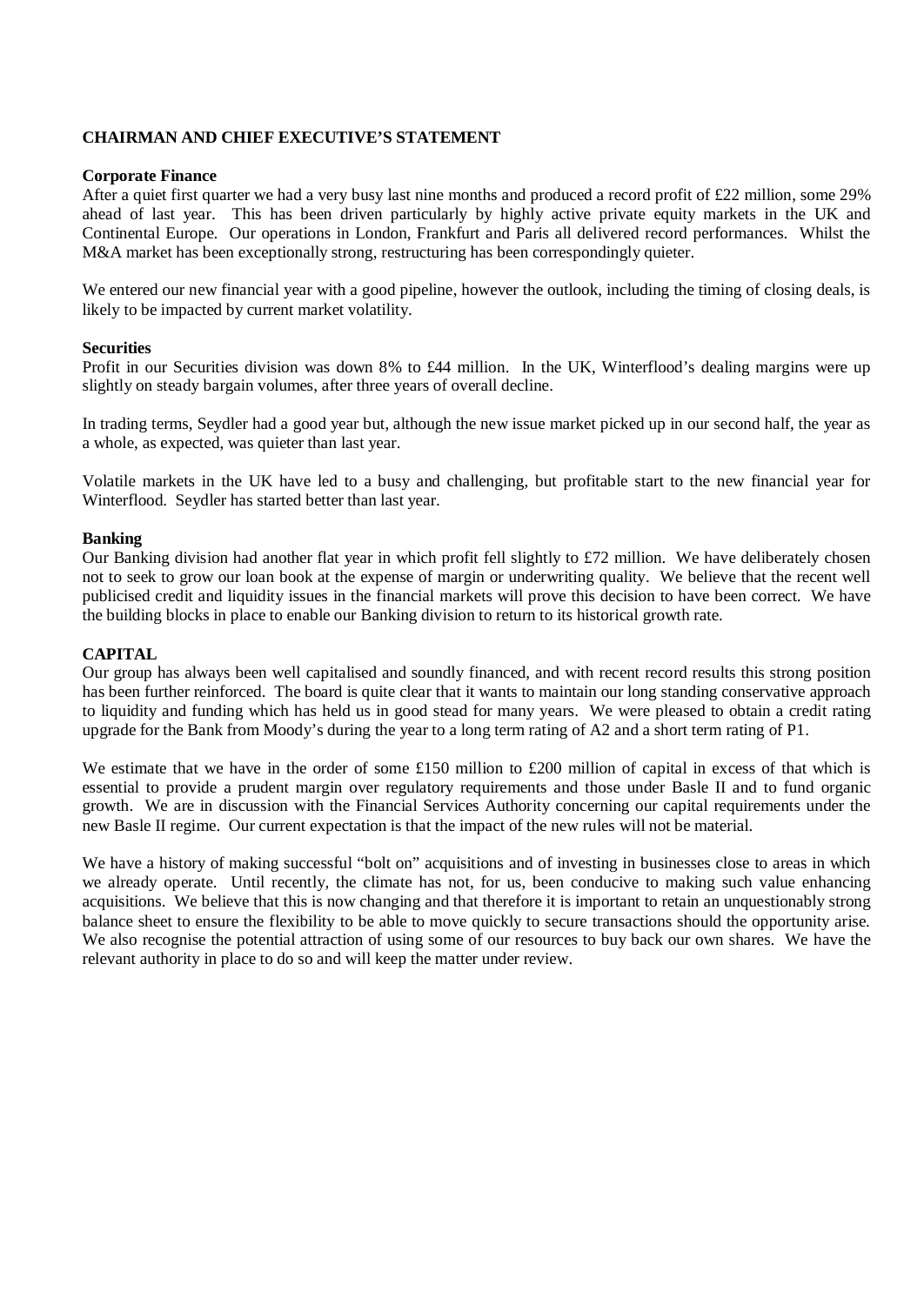## **CHAIRMAN AND CHIEF EXECUTIVE'S STATEMENT**

#### **BOARD CHANGES**

As already announced, after 30 years with the company and in his 60th year our joint managing director and finance director, Peter Winkworth, will be stepping down from the board at the end of September 2007.

Peter Buckley, who has been a non-executive director for twelve years, will be retiring from the board before the end of the calendar year 2007. He is chairman of Caledonia Investments plc, which has been our largest shareholder for nearly two decades.

A special thank you from the board to both of them is given in the tributes.

James Williams, who has been a non-executive director for three years, will also retire from the board at the forthcoming Annual General Meeting. We thank him for his contribution to the group and his guidance to our Asset Management division.

Jamie Cayzer-Colvin, aged 42, is expected to join as a non-executive director when Peter Buckley retires. He is an executive director of Caledonia, our largest shareholder, and will therefore not be regarded as an independent director for the purposes of the Combined Code.

#### **OUTLOOK**

The diversity of Close Brothers is a key strength and has underpinned our long term growth record over many years.

Our new financial year has started with credit and liquidity issues dominating financial markets. We are not sorry to see the probable end of easy credit and we believe that this change in climate could see an increase in acquisition opportunities and also benefit our conservatively financed Banking division.

In the face of current market uncertainty, our long standing prudent approach to liquidity and our broad spread of activities give us confidence in our resilience and long term growth prospects.

#### **TRIBUTE TO PETER WINKWORTH**

In January 1977 Peter Winkworth joined the management team of the fledgling Close Brothers, which then had just a handful of employees and only £1 million of capital. As one of three founding executive directors he has played a key role in creating the strategy and building up the group to its current position. Today Close Brothers is a diverse financial group with more than 2,500 staff and £750 million capital. It is one of the top 200 companies listed on the London Stock Exchange and has just reported a record year.

Peter has been an outstanding finance director with an enviable track record. He has been at the heart of our development for more than 30 years. His integrity, energy, robustness of argument, clarity of view and, above all, sound judgement are hallmarks which we will all miss.

#### **TRIBUTE TO PETER BUCKLEY**

In 1987 Close Brothers was developing fast and required more capital. Alongside a conventional rights issue, we also sourced fresh funds from a direct placing with Caledonia, where Peter Buckley was our principal point of contact. Since that time Caledonia has supported us in many ways and has been our largest shareholder for many years.

Peter's contribution to Close Brothers has been immeasurable and he has been a supportive guiding hand for more than 20 years. His courteous manner, financial acumen and commonsense approach to business will be much missed and we wish him well in his continued roles as chairman of Caledonia and president of The Royal Horticultural Society.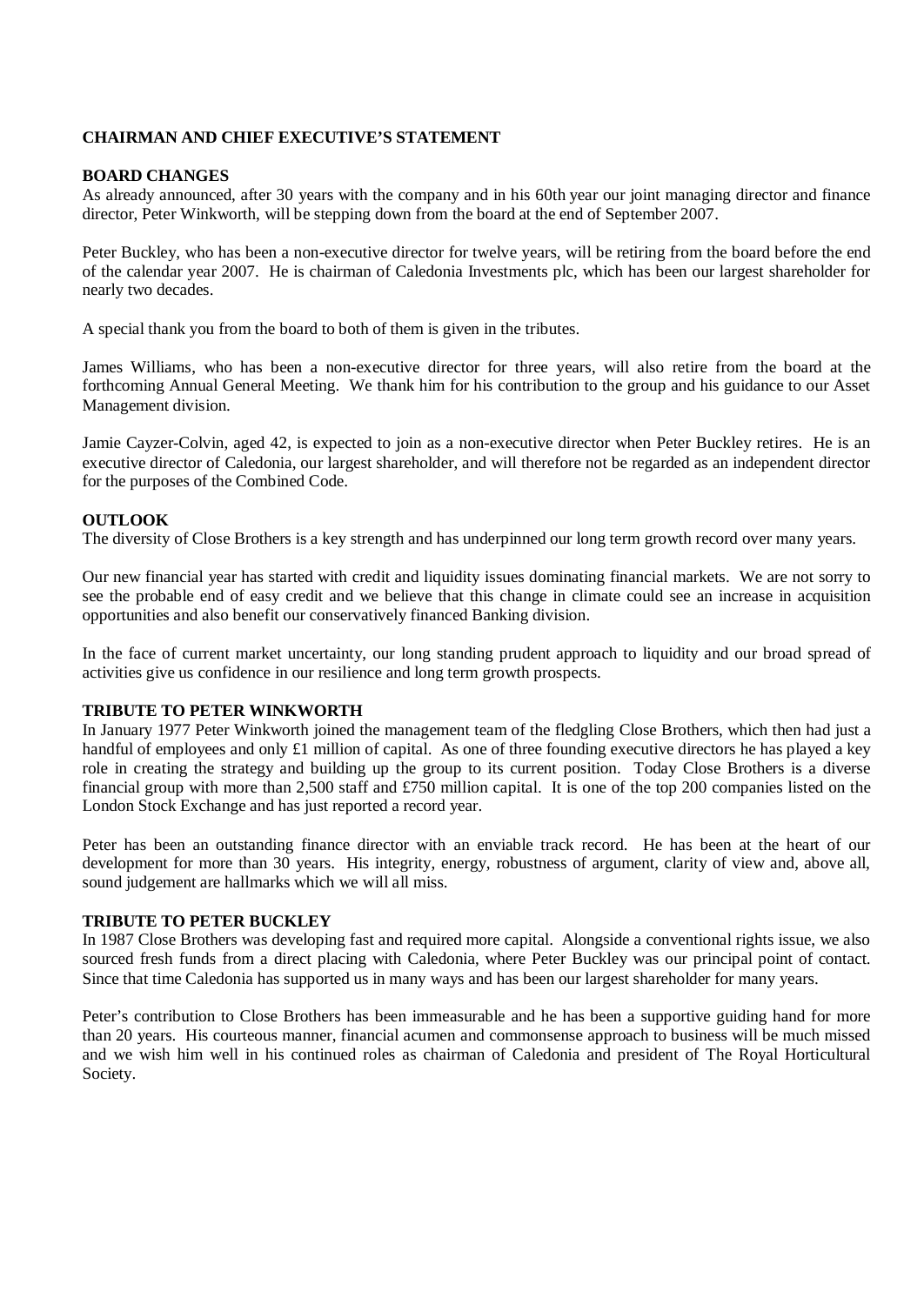#### **REVIEW OF OPERATIONS Overview**

Close Brothers is a diversified financial services group with four divisions: Asset Management, Corporate Finance, Securities and Banking. Our core strategy is to develop a diversified group of distinctive and specialist businesses in order to provide for our shareholders, over time, consistent growth in profit and dividends. The success of this strategy is evidenced by the long run compound annual growth rate in profit and dividends of 13% and 12% respectively. We are confident that, over time, with our current mix of businesses, we can maintain this average growth rate.

Each of our divisions has a clear strategy for growth and we anticipate that an increasing proportion of our profit will, over time, come from our overseas operations.

Key Performance Indicators ("KPIs") used in managing the group are shown below. These and other measures are also used in each of our operating divisions. Given the different activities of our businesses there are significant variations in these KPIs between divisions so the blended rate reported at the group level will be influenced by our earnings mix.

|                                             | 07            | 06   | 05 |
|---------------------------------------------|---------------|------|----|
|                                             | $\frac{0}{0}$ | $\%$ | %  |
| Return on opening capital                   | 29            | 27   | 24 |
| Operating margin                            | 31            | 29   | 29 |
| Expense/income ratio                        | 65            | 67   | 67 |
| Compensation ratio                          | 42            | 43   | 43 |
| 10 year $CAGR1$ profit <sup>2</sup>         | 13            | 13   | 13 |
| 10 year $CAGR1$ dividends                   | 12            | 13   | 13 |
| Capital adequacy ratio <sup>3</sup> : Group | 25            | 24   | 22 |
| Capital adequacy ratio <sup>3</sup> : Bank  | 14            |      |    |

<sup>1</sup>Compound Annual Growth Rate.

2 Profit before tax.

 $3$ At 31st July including audited profit but before dividends payable.

Our diversity, specialisation and focus on high margin business provide the bases for consistent growth with attractive returns on capital and operating margins. We use these ratios to measure the success of our strategy and the quality of stewardship of our shareholders' funds.

It has always been our policy to be well capitalised and soundly financed whilst nonetheless delivering a high return on capital. We would therefore expect to have capital adequacy ratios well in excess of minimum regulatory requirements even before taking account of the need to fund our non regulated activities and small acquisitions. The capital adequacy ratio at 31st July, 2007 of the group was 25.3% (2006: 24.2%) and for Close Brothers Limited was 13.6% (2006: 15.2%).

We do not expect any significant change in our regulatory capital requirement as a result of Basle II.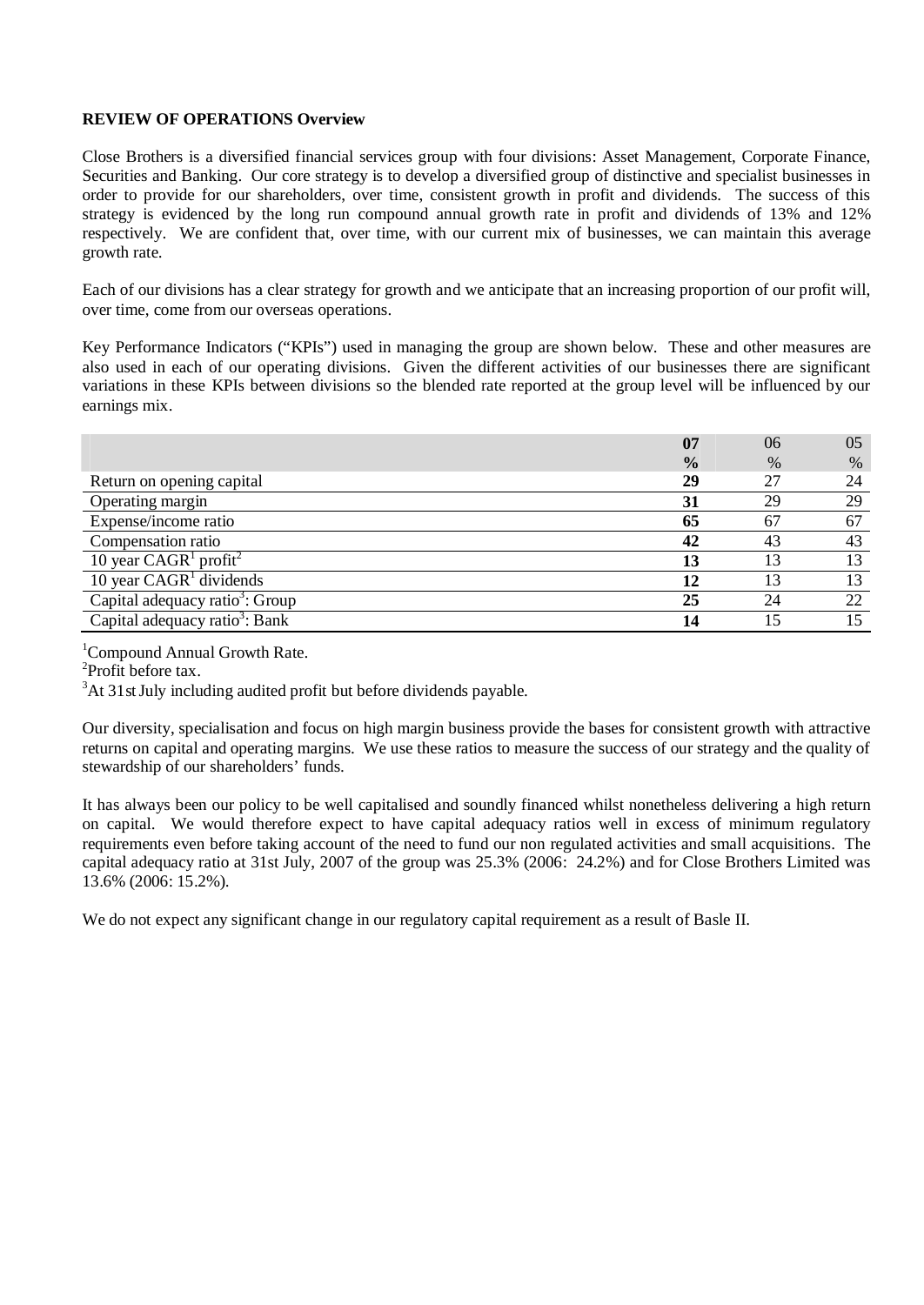#### **REVIEW OF OPERATIONS Asset Management**

Equity market conditions were generally favourable with the UK FTSE All-Share Index up 9.5% over the twelve months to 31st July, 2007. Against this backdrop, our Asset Management division had a remarkable year, producing a record profit of £78 million. This includes exceptional investment gains and performance fees of some £43 million which arose due to an acceleration of realisations which we would otherwise have expected over the next few years.

We expect future results to include a lower than normal level of investment gains and performance fees. Excluding these gains, the profit for this division, on a like for like basis, grew by 20%. Accordingly, our Asset Management division is well placed as a key driver of earnings growth for the group.

|        | 07                        | 06          |
|--------|---------------------------|-------------|
|        | $\mathbf{f}_{\mathbf{m}}$ | $\pounds$ m |
| Income | 199                       | 140         |
| Costs  | 121                       | 102         |
| Profit | 78                        | 38          |

The underlying profit of our Asset Management division before exceptional gains was £35 million (2006: £29 million).

FUM grew by 11% to £9.1 billion as shown below:

|                                           | Private     |              |                           |
|-------------------------------------------|-------------|--------------|---------------------------|
|                                           | clients     | <b>Funds</b> | <b>Total</b>              |
|                                           | $\pounds$ m | $\pounds$ m  | $\mathbf{f}_{\mathbf{m}}$ |
| 1st August, 2006                          | 2,684       | 5,527        | 8,211                     |
| New funds raised                          | 1,073       | 975          | 2,048                     |
| Redemptions, realisations and withdrawals | (332)       | (1,355)      | (1,687)                   |
| Net new funds                             | 741         | (380)        | 361                       |
| Acquisitions                              |             | 679          | 679                       |
| Discontinued activities                   |             | (630)        | (630)                     |
| Market movement                           | 163         | 364          | 527                       |
| 31st July, 2007                           | 3,588       | 5,560        | 9,148                     |

Our mix of asset classes remains steady and is a key strength that we will maintain.

During the year we exited our investment trust funds administration business (FUM: £575 million) as well as our small technology fund management business (FUM: £55 million). We have been active in the property market where concerns about the commercial property market in particular meant that we were happier realising investments for clients (to the tune of over £300 million) than raising new funds. We have also made significant realisations in our very successful private equity Fund VI. Fund inflows have been particularly strong in our private client business, reflecting the hiring of additional teams of fund managers at the end of our last financial year and strong business development. As the new teams settle down we would expect the rate of net new money inflows to revert to more normal levels.

KPIs for our Asset Management division were:

|                            | 07            | 06                       |
|----------------------------|---------------|--------------------------|
|                            | $\frac{0}{0}$ | $\%$                     |
| Operating margin           | 39            |                          |
| Expense/income ratio       |               | $\overline{\phantom{a}}$ |
| Compensation ratio         |               | 46                       |
| Net new funds*/opening FUM |               |                          |

\*Net new funds excluding acquisitions and discontinued activities.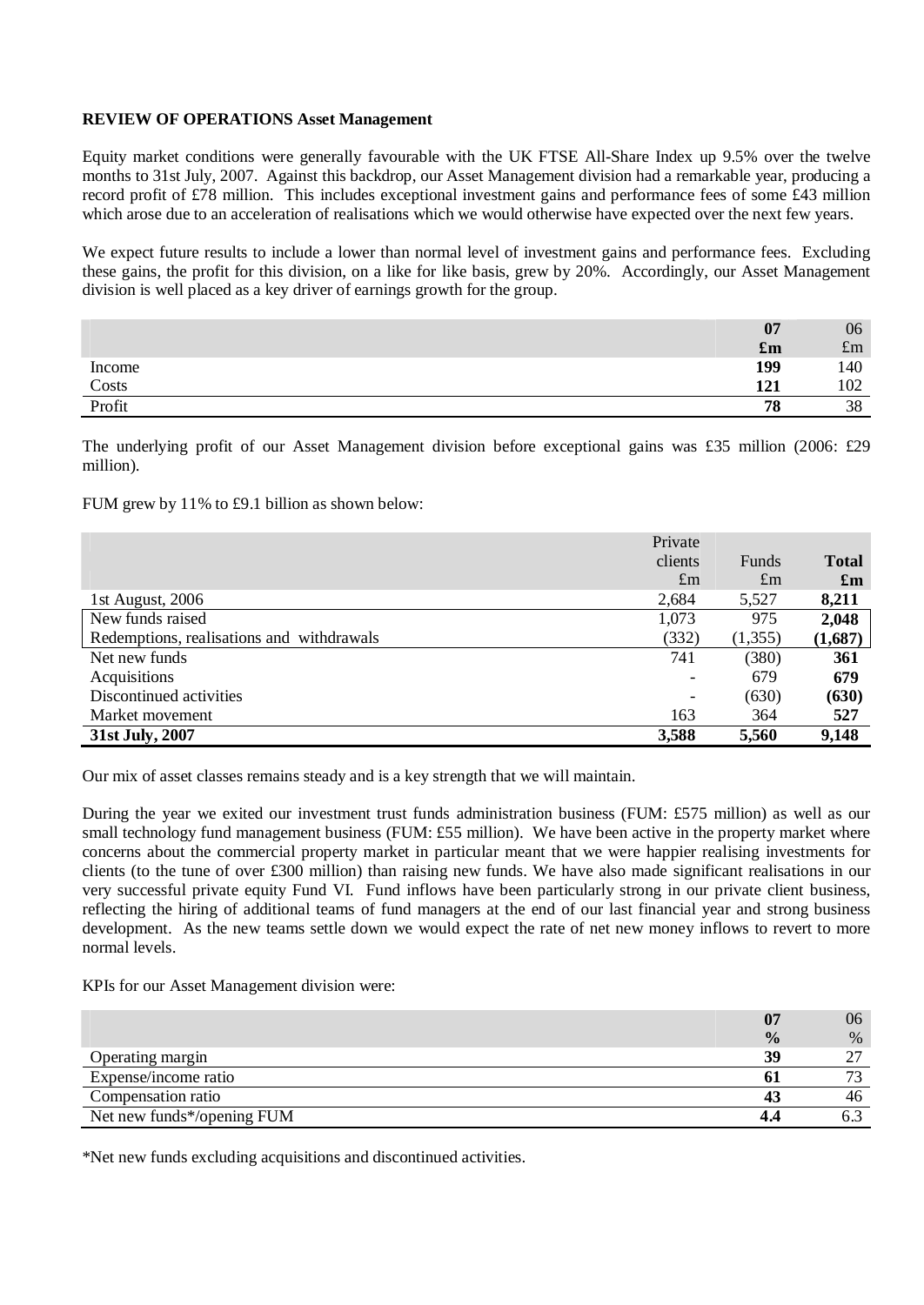#### **REVIEW OF OPERATIONS Asset Management**

Excluding the exceptional gains, our KPIs are on target, with the exception of net new funds/opening FUM, which we expect to improve this coming year.

Fund performance has been good with more than two thirds of our funds performing in the top two quartiles or beating their benchmarks.

Our private client operations had a good year and are now operating as a more integrated business under the name Close Wealth Management Group. We continue to fund the cost of new teams through the profit and loss account.

Our Cayman Islands' operation has had an excellent year, with good prospects enhanced by the acquisition of Scotiabank's representative banking, agency and fund administration businesses.

On our funds side we have also made progress in Close Investments where we now have a clear focus on four main areas, property, multi-manager, structured and specialist products and hedge funds of funds. The acquisition of the Aon Asset Management business during the year brought further scale to our multi-manager offering.

Our private equity businesses have enjoyed a record year of successful realisations. Particular highlights were the CBPE Fund VI exits from Moody International, Minova and V Ships.

The integration within our private client and funds businesses is designed to benefit clients by simplifying our external presentation and providing easier access to a broader range of products and services. In addition it benefits the division by improving asset gathering capability, strengthening investment resources and enhancing efficiency and performance over time. Considerable progress has been made over the last twelve months in developing the strategy, investment process and infrastructure required to produce further growth and greater scalability. This will continue in the next twelve months.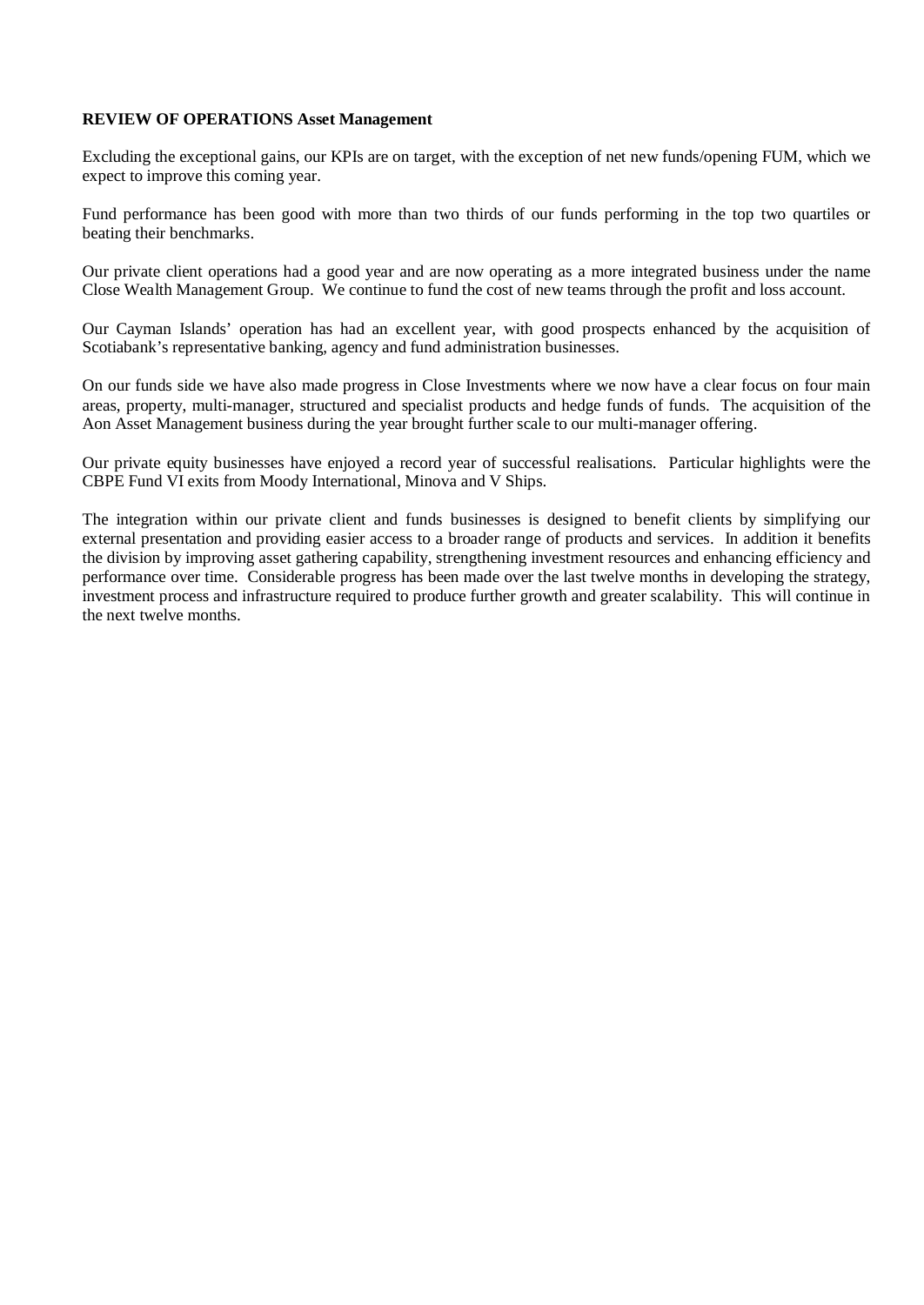#### **REVIEW OF OPERATIONS Corporate Finance**

Our Corporate Finance division has had another excellent year, taking advantage of a very strong M&A market to reach a record breaking level of income and profitability.

Income was up by 26% to £77 million and profit before tax up by 29% to £22 million.

|        | 07                        | 06          |
|--------|---------------------------|-------------|
|        | $\mathbf{f}_{\mathbf{m}}$ | $\pounds$ m |
| Income | 77                        | 01          |
| Costs  | 55                        | 44          |
| Profit | $\mathbf{A}$<br>44        | <b>.</b>    |

M&A activity was the dominant theme in our principal offices in the UK, France and Germany representing over 70% of our income.

This year saw us advise on a significant number of high profile and high value transactions. The surge in private equity activity provided a number of attractive opportunities for us. These included advising Saga Holdings Limited on its ownership options, which culminated in its £6.2 billion combination with the AA. Another UK highlight was the £280 million disposal by Electra Partners of Capital Safety Group, the world leader in personal fall protection and rescue equipment, to Candover Partners.

Internationally, we advised AXA Private Equity on its acquisition of a majority stake in CABB GmbH, a German specialty chemicals company, and Milestone Capital on the sale of Groupe 5aSec, the leading French provider of textile care services, to ING Parcom Private Equity and management.

Our Debt Advisory business was also active on private equity transactions in the year in the UK, France and Germany.

In the quoted sector, major transactions included advice to Enterprise plc on its £491 million takeover by 3i plc and to Alpha Airports Group plc on its £194 million takeover by Autogrill S.p.A. of Italy. In Germany, we advised Fujitsu Services of Japan on the  $\bigoplus$  05 million public offer for TDS Informationstechnologie AG.

Our Restructuring business was busy on a number of transactions, examples of which were the  $\epsilon$ 900 million refinancing of Ontex International NV and the £1.1 billion restructuring of The Polestar Company Limited.

As these transactions demonstrate, there is a significant international aspect to our work. With this in mind, we continue to pursue our long term strategic objective of strengthening our international base and during the year increased our stake in our French subsidiary from 50% to 83% with a further commitment to acquire the remaining 17% in April 2008. We also entered into a strategic alliance with Allegro Advisors, an independent investment bank in India, who became members of the Close Brothers Network, our worldwide investment banking network.

The KPIs for the Corporate Finance division were:

|                      | $\mathbf{A}$<br>v | 06                              |
|----------------------|-------------------|---------------------------------|
|                      | $\frac{0}{0}$     | $\%$                            |
| Operating margin     | 29                | ററ<br>40                        |
| Expense/income ratio |                   | $\overline{\phantom{a}}$<br>. . |
| Compensation ratio   | --                | эb                              |

The KPIs reflect a strong performance where costs have been kept under close control while income has reached record levels.

On 14th August, 2007 we announced the appointment of Stephen Aulsebrook as the new chief executive of the Corporate Finance division.

Our Corporate Finance business has the strength in depth to make continued progress and we are confident of the prospects for long term growth both in the UK and internationally.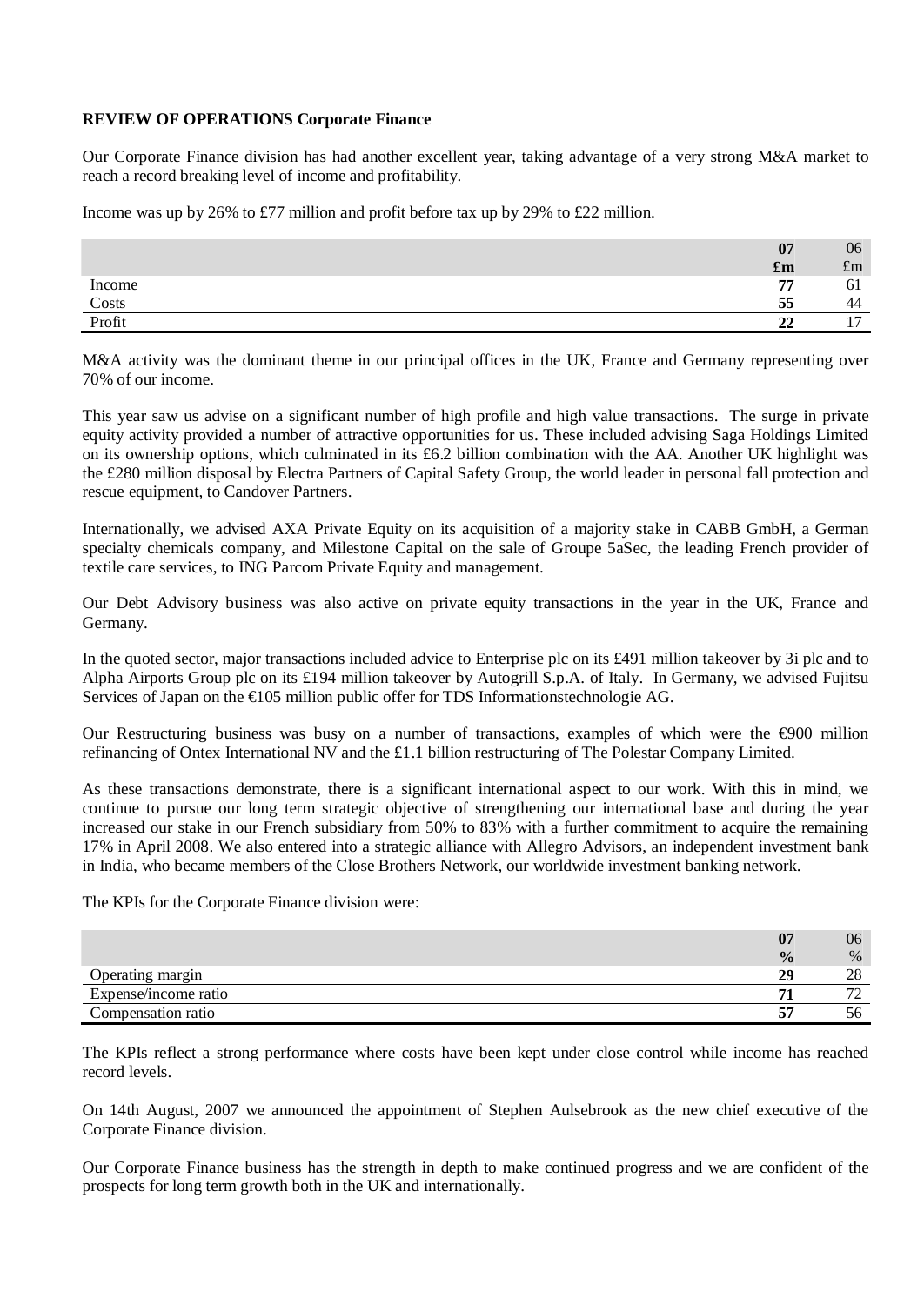#### **REVIEW OF OPERATIONS Securities**

This division comprises Winterflood and Seydler. Shortly after the year end we acquired a 49.9% holding in the exchange traded derivatives market-maker, Mako.

Winterflood remains the leading liquidity provider in UK equities and bonds to the retail stock broking community. Seydler is a Frankfurt based broker dealer in domestic German and international bonds and equities. It is also a leading designated sponsor of small and mid-sized German companies with some 160 corporate relationships.

|        | 07                        | 06          |
|--------|---------------------------|-------------|
|        | $\mathbf{f}_{\mathbf{m}}$ | $\pounds m$ |
| Income | 128                       | 134         |
| Costs  | 84                        | 86          |
| Profit | 44                        | 48          |

Our operating margin decreased slightly to 34%, caused mainly by a non-trading £3 million provision made by Seydler this year to cover a possible regulatory customer protection levy. Our underlying operating margin excluding this cost improved slightly to 37% (2006: 36%).

KPIs for the Securities division were:

|                      | 07            | 06   |
|----------------------|---------------|------|
|                      | $\frac{0}{0}$ | $\%$ |
| Operating margin     | 34            | აი   |
| Expense/income ratio | <b>00</b>     | 04   |
| Compensation ratio   | 35<br>◡       | 40   |

For Winterflood, market conditions were remarkably similar to last year in terms of bargain numbers of 6.9 million (2006: 7.3 million), overall revenue of £103 million (2006: £104 million) and profit of £40 million (2006: £39 million). It was pleasing to note that, after three years of decline, 2007 saw a slight increase in overall profit per bargain, driven mainly by good performance in the investment trust book. Fee levels were slightly up on last year.

The market in which Winterflood operates has changed significantly in the last few years with the move toward more order driven securities trading. The success with which Winterflood has adapted to changing market conditions is a tribute to the skill of our traders and the robustness of our business model. Winterflood remains a committed provider of liquidity to the retail, and increasingly, the institutional market, either order or quote driven. We remain firmly of the view that for the large number of less liquid stocks the order driven system is not optimal and that the traditional quote driven system remains the best way to provide certainty of price and execution.

We have been greatly encouraged by the success of the investment trust team and their ability to develop their business off the back of the Winterflood platform. We are seeking opportunities to replicate this success in other areas.

Michael Hines, Chief Executive, Securities, will be retiring from Winterflood at the end of the next financial year after 42 years in the securities business. He will be succeeded by Julian Palfreyman who will then become chief executive.

For Seydler, market-making activity has been running at better levels than last year but in the first six months, as expected, the important new issue market was much quieter than last year. This market picked up in our second half but underlying profit of £7 million was still some 20% below last year's strong performance. In addition, we have decided to provide £3 million against a possible regulatory customer protection levy relating to the failure of a German retail fund business several years ago prior to our acquisition of Seydler.

Seydler continues to occupy a strong position in the Frankfurt market and opportunities exist to increase our marketmaking activities. We also see opportunities to enhance the service we provide to our corporate clients and are planning to establish a London based team to give these clients access to the UK's capital markets.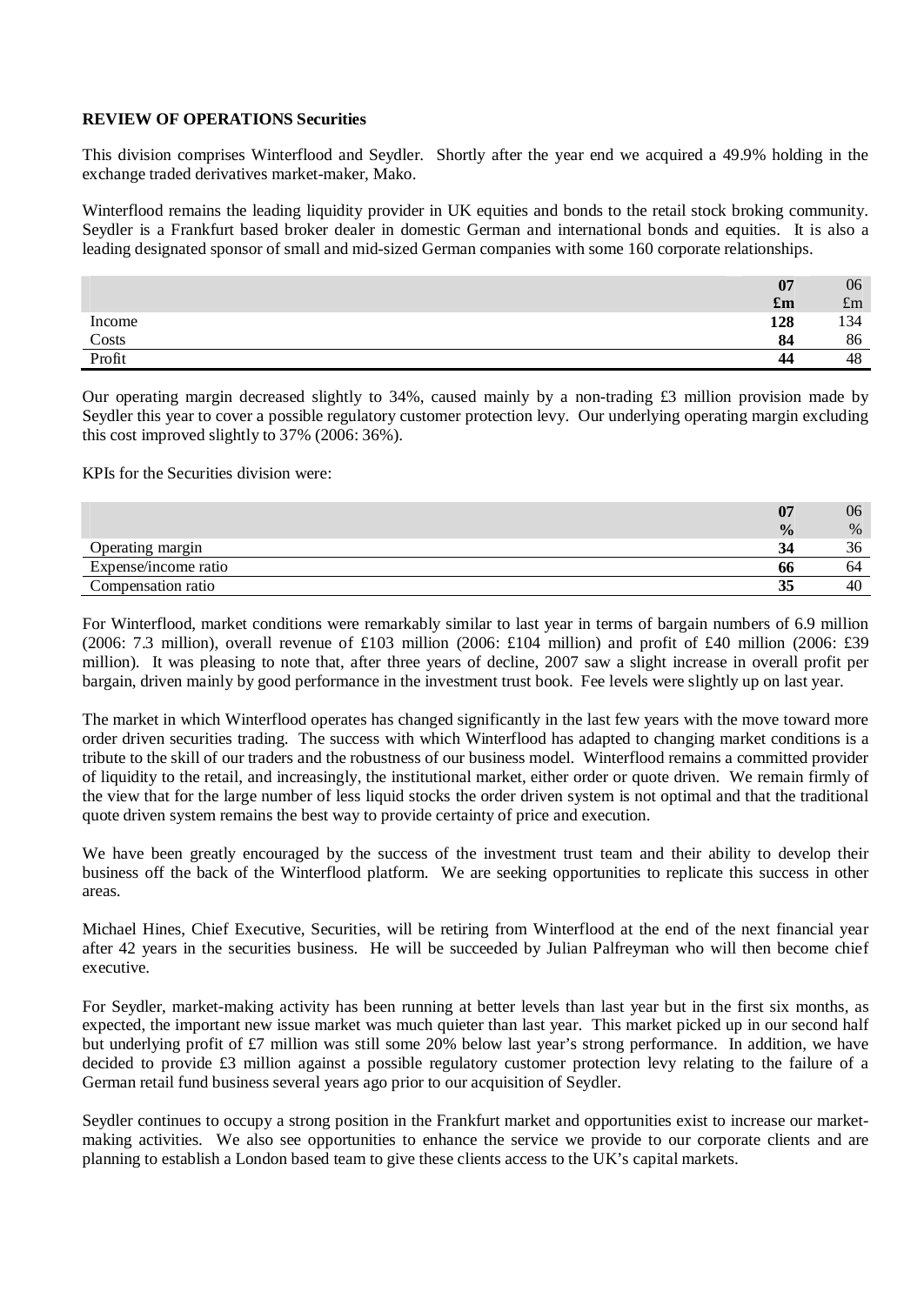#### **REVIEW OF OPERATIONS Banking**

Our Banking division provides specialist lending and treasury services to small businesses in the UK, Ireland, the Channel Islands, Germany and recently Spain. Overall our loan book has grown from £1.86 billion to £1.96 billion although profit has dipped slightly to £72 million.

The general market for our Banking businesses has been one of high levels of liquidity and consequent strong competition for assets. Against this background we have held to our stated policy of not chasing volume at the expense of margin.

|        | 07                        | 06          |
|--------|---------------------------|-------------|
|        | $\mathbf{f}_{\mathbf{m}}$ | $\pounds$ m |
| Income | 198                       | 199         |
| Costs  | 126                       | 1つぐ<br>رے ت |
| Profit | 72                        | 74          |

KPIs for our Banking division were:

|                           | 07            | 06   |
|---------------------------|---------------|------|
|                           | $\frac{0}{0}$ | $\%$ |
| Operating margin          | 36            | 37   |
| Expense/income ratio      | 53            |      |
| Compensation ratio        | 30            |      |
| Return on opening capital | 27            | 30   |
| Bad debt/average loans    | 1.1           | 1.0  |
| Return on average loans   | 3.7           | 3.8  |

All KPIs were on target, albeit that it was another flat year for growth in profit and for our customer loan book. Total assets of our Banking division grew by some 17% as our Treasury operation concluded another successful year in growing the level of customer deposits. In addition to this, we continued to put in place long term committed facilities from lending banks and other institutions. As a result, our balance sheet remains highly liquid and our funding sources are diverse.

The headline figures for our customer loan book mask a great deal of underlying activity and some changes in the mix of our portfolio of businesses. Significant features of the year include:

- Another year of insurance premium deflation saw our customer loan book in this area fall by 10% from £385 million to £348 million. Although our case count was broadly unchanged, and costs and bad debt were well controlled, our net income from this area fell during the year. However, we remain confident that this is a business which can generate significant future growth in profitability.
- Our property finance team had an excellent year with an increase in their loan book of over 50% to £306 million. Our lending in this area remains well spread by borrower and geographically, and this diversification will help us in a market which is showing increasing variation in regional market conditions.
- In our commercial asset finance operations there continued to be a change in the mix of underlying assets financed. Lending in our Transport and Engineering business grew by 14% during the year to £358 million as new teams contributed additional business, which bodes well for the future growth of this area. Our restructured print finance business saw its loan book fall, but profit grew as it focused on more profitable lines of activity.
- The incidence of bad debt throughout our loan book has been satisfactorily low. This is evidenced by the charge to the profit and loss account, expressed as a percentage of average customer loans, which remained below our long term average, at 1.1%. This charge is very comfortably covered by the level of pre-bad debt, pre-tax profit of 4.8%, a cover of more than 4 times.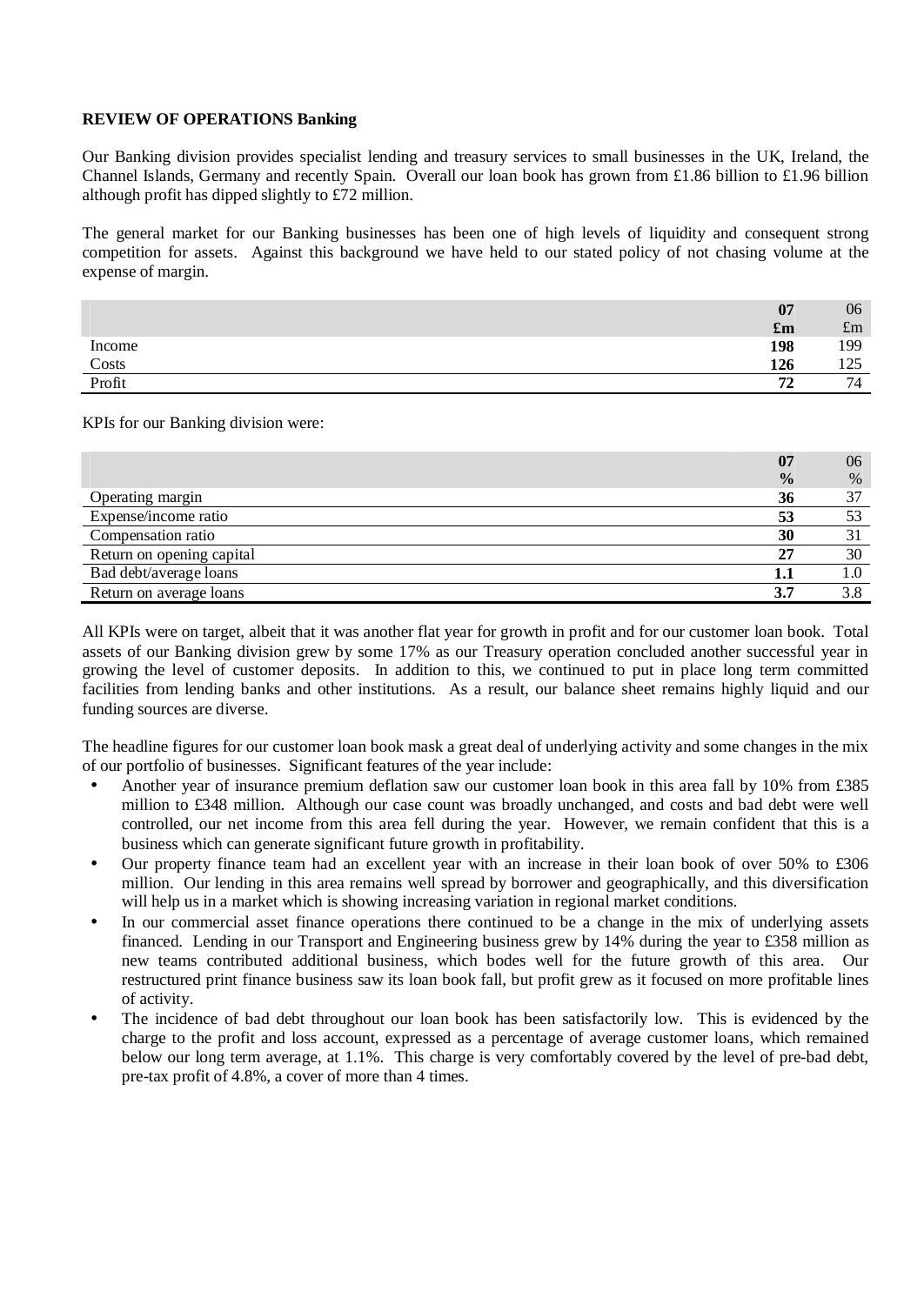#### **REVIEW OF OPERATIONS Banking**

We continue to invest capital and senior management time in seeking out new areas of activity, both in the UK and abroad. Start-ups, and the identification of suitable new teams who can bring specialist lending skills, take time to bear fruit. We have resisted the temptation to acquire banking businesses which would dilute the strong long term performance which we have achieved in this area. Nevertheless, we believe there continue to be interesting opportunities for us to grow and diversify our specialist lending operations. Examples during the year of new ventures included our first overseas property financing, a detailed investigation of the opportunities for insurance premium finance outside the UK, the launch of an invoice discounting business in Ireland and our first asset finance transactions outside the UK. Not all these projects will necessarily be successful and during the year we suspended the operations of Close Mortgages, our specialist mortgage lender, in the light of uneconomic returns available in this sector.

Looking ahead, we can see that the long term rate of growth in our loan book should be restored. We continue to achieve a strong operating margin of 36% and a consistent pre-tax return on the gross loan book of 3.7%.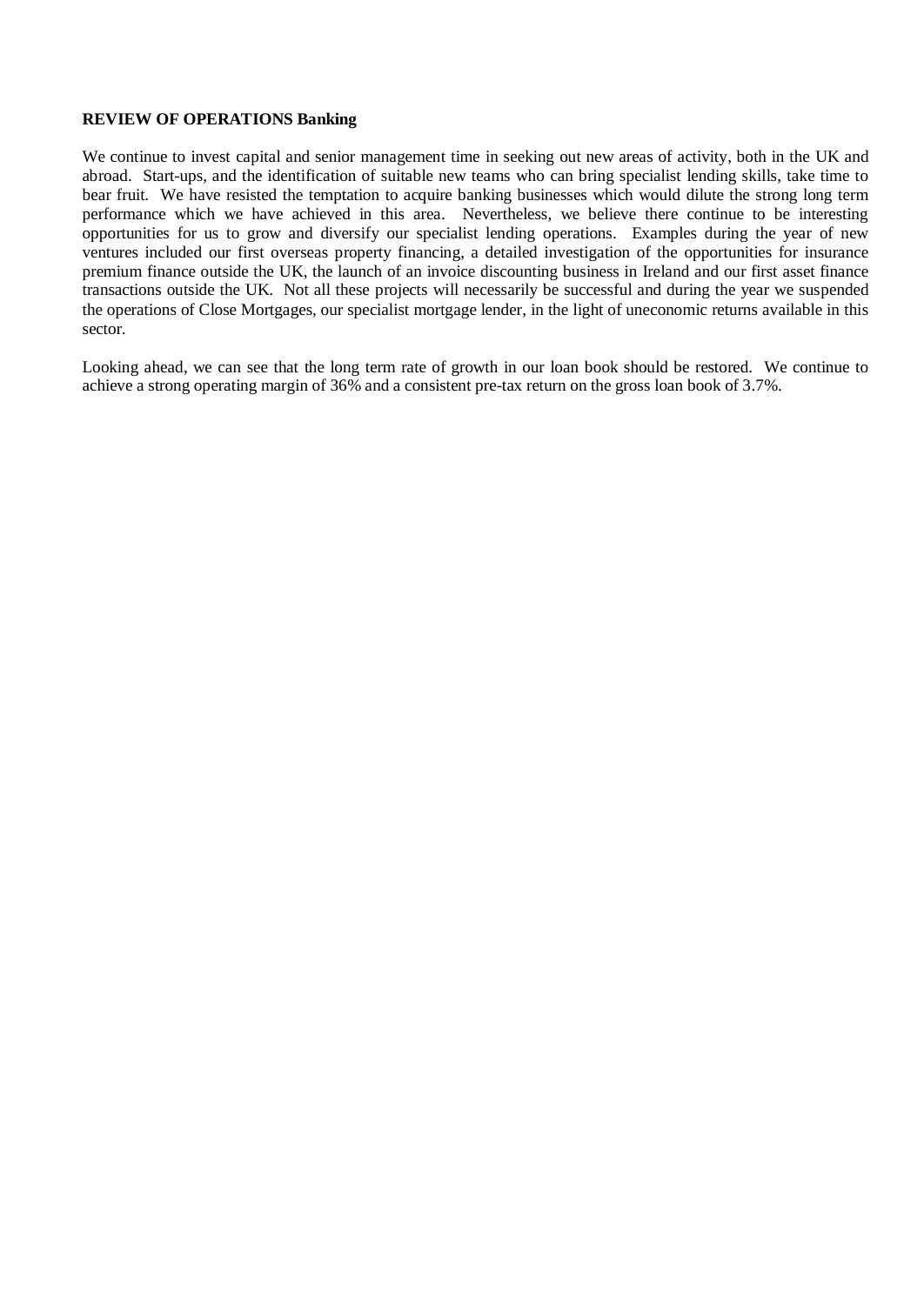# **CONSOLIDATED INCOME STATEMENT**

for the year ended 31st July, 2007

|                                                                 | 2007              | 2006     |
|-----------------------------------------------------------------|-------------------|----------|
|                                                                 | £'000             | £'000    |
| Interest and similar income                                     | 312,997           | 281,926  |
| Interest expense and similar charges                            | 165,632           | 137,624  |
|                                                                 |                   |          |
| Net interest income                                             | 147,365           | 144,302  |
| Fees and commissions income                                     | 360,786           | 302,919  |
| Fees and commissions expense                                    | (54,091)          | (48,913) |
| Gains less losses arising from dealing in securities            | 115,525           | 122,339  |
| Other operating income                                          | 37,213            | 15,627   |
|                                                                 |                   |          |
| Other income                                                    | 459,433           | 391,972  |
| Operating income                                                | 606,798           | 536,274  |
| Administrative expenses                                         | 376,323           | 346,256  |
| Depreciation and amortisation                                   | 15,083            | 14,083   |
| Impairment losses on loans and advances                         | 21,541            | 18,621   |
| Impairment losses on goodwill                                   | 3,659             |          |
|                                                                 |                   |          |
| Total operating expenses                                        | 416,606           | 378,960  |
| Operating profit on ordinary activities before tax              | 190,192           | 157,314  |
| Tax                                                             | 53,517            | 45,280   |
| Profit on ordinary activities after tax                         | 136,675           | 112,034  |
| Profit attributable to minority interests                       | 3,731             | 3,436    |
|                                                                 |                   |          |
| Profit attributable to the shareholders of the company          | 132,944           | 108,598  |
|                                                                 |                   |          |
| Basic earnings per share on profit attributable to shareholders | 90.4p             | 74.1p    |
| Diluted earnings per share                                      | 89.8p             | 73.8p    |
| Ordinary dividends per share                                    | 37.0p             | 32.5p    |
| Special dividend per share                                      | 25.0 <sub>p</sub> |          |

All income and profits are in respect of continuing operations.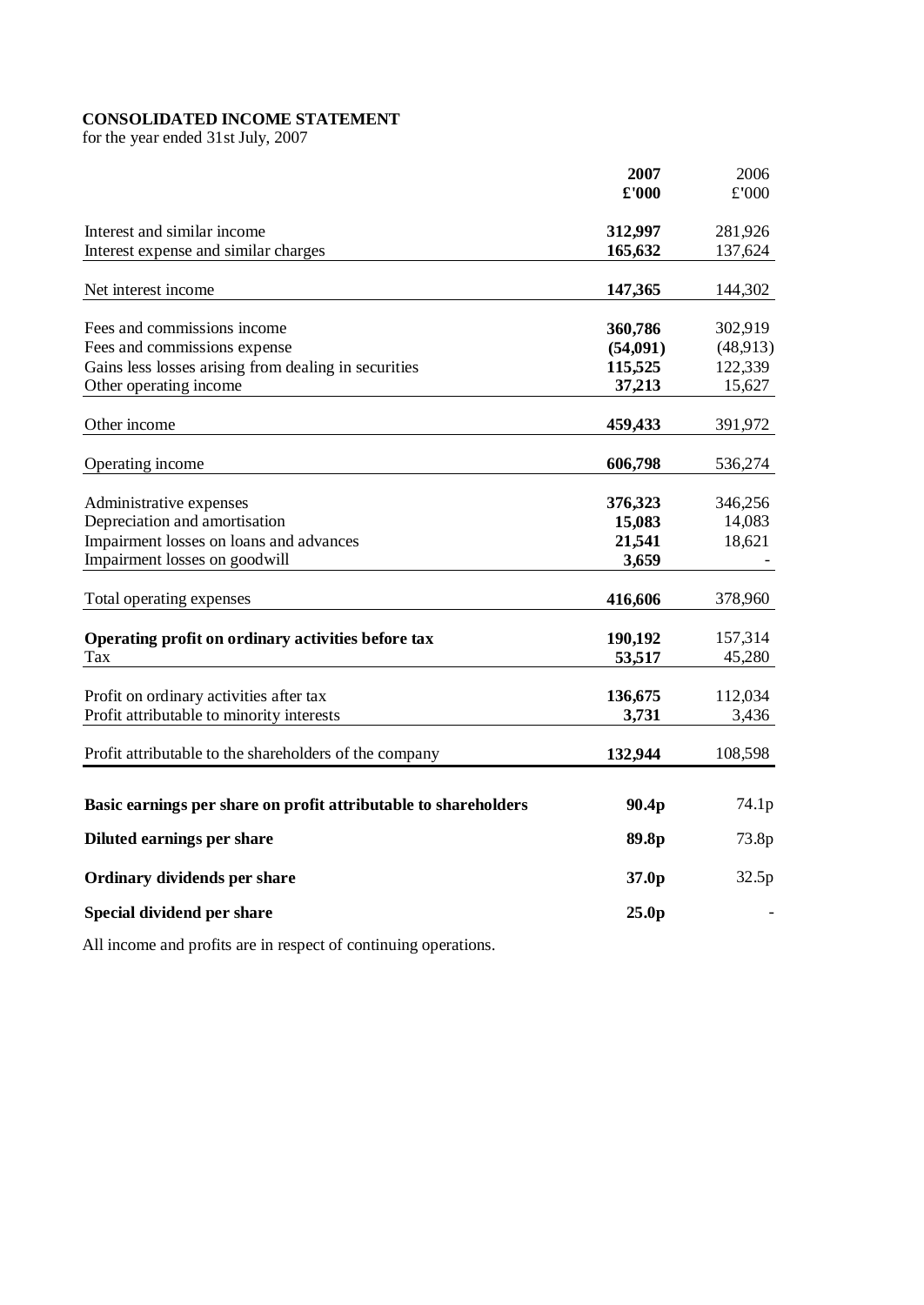# **CONSOLIDATED BALANCE SHEET**

at 31st July, 2007

|                                                                                                | 2007                 | 2006      |
|------------------------------------------------------------------------------------------------|----------------------|-----------|
|                                                                                                | $\pmb{\pounds}$ '000 | £'000     |
| <b>Assets</b>                                                                                  |                      |           |
| Cash and balances at central banks                                                             | 1,631                | 1,272     |
| Settlement accounts                                                                            | 624,935              | 628,305   |
| Loans and advances to customers                                                                | 1,962,443            | 1,862,023 |
| Loans and advances to banks                                                                    | 577,928              | 510,691   |
| Debt securities and equity shares – long trading positions                                     | 116,672              | 116,689   |
| Financial instruments classified as available for sale                                         | 775,244              | 312,788   |
| Certificates of deposit classified as loans and receivables                                    | 823,606              | 833,655   |
| Equity shares valued at fair value through profit or loss                                      | 16,548               | 30,190    |
| Floating rate notes held to maturity                                                           | 27,918               | 23,817    |
| Loans to money brokers against stock advanced                                                  | 114,294              | 156,420   |
| Other receivables                                                                              | 57,890               | 88,474    |
| Property, plant and equipment                                                                  | 37,422               | 42,549    |
| Intangible assets - goodwill                                                                   | 113,181              | 109,807   |
| Intangible assets – other                                                                      | 7,279                | 2,623     |
| Deferred tax assets                                                                            | 27,773               | 25,362    |
| Prepayments and accrued income                                                                 | 82,437               | 63,135    |
| Derivative financial instruments                                                               | 7,738                | 5,093     |
|                                                                                                |                      |           |
| <b>Total assets</b>                                                                            | 5,374,939            | 4,812,893 |
| <b>Liabilities</b>                                                                             |                      |           |
| Settlement accounts                                                                            | 484,465              | 573,671   |
| Deposits by customers                                                                          | 2,302,688            | 1,843,074 |
| Deposits by banks                                                                              | 160,567              | 168,378   |
|                                                                                                |                      |           |
| Debt securities and equity shares – short trading positions<br>Loans and overdrafts from banks | 66,955               | 76,238    |
|                                                                                                | 457,839              | 363,205   |
| Promissory notes and other debt securities in issue                                            | 353,017              | 358,014   |
| Loans from money brokers against stock advanced                                                | 185,035              | 157,356   |
| Non-recourse borrowings                                                                        | 150,000              | 150,000   |
| Subordinated loan capital                                                                      | 75,000               | 75,000    |
| Other liabilities                                                                              | 192,352              | 219,673   |
| Current tax liabilities                                                                        | 29,338               | 16,766    |
| Accruals and deferred income                                                                   | 144,984              | 136,791   |
| Derivative financial instruments                                                               | 20,045               | 12,370    |
| <b>Total liabilities</b>                                                                       | 4,622,285            | 4,150,536 |
|                                                                                                |                      |           |
| <b>Equity</b>                                                                                  |                      |           |
| Called up share capital                                                                        | 36,833               | 36,603    |
| Share premium account                                                                          | 264,612              | 259,783   |
| Profit and loss account                                                                        | 432,440              | 346,714   |
| <b>ESOP</b> trust reserve                                                                      | (17,100)             | (8,302)   |
| Other reserves                                                                                 | 28,582               | 20,189    |
| Minority interests                                                                             | 7,287                | 7,370     |
|                                                                                                |                      |           |
| <b>Total equity</b>                                                                            | 752,654              | 662,357   |
|                                                                                                |                      |           |
| <b>Total liabilities and equity</b>                                                            | 5,374,939            | 4,812,893 |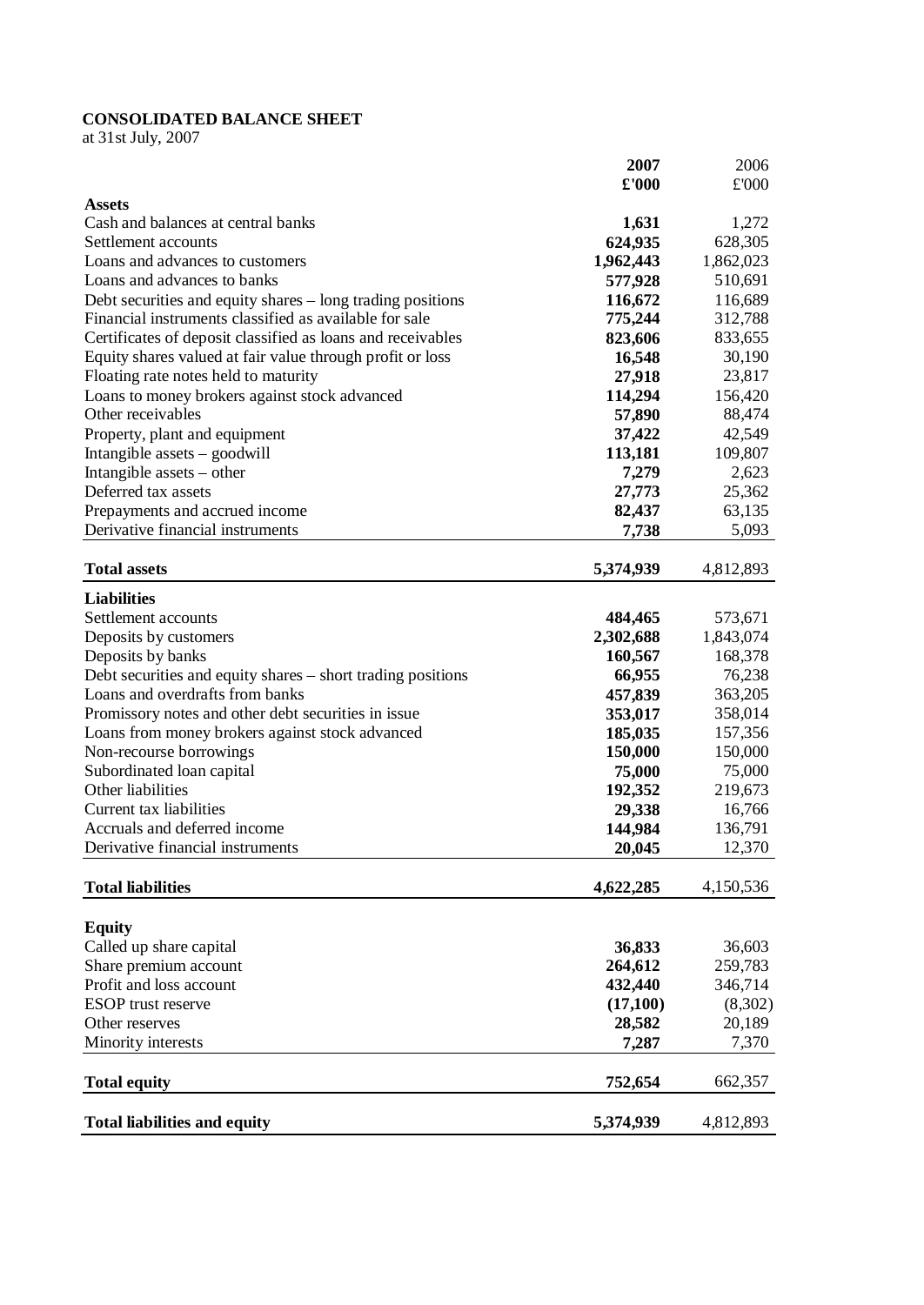#### **CONSOLIDATED STATEMENT OF CHANGES IN EQUITY**

for the year ended 31st July, 2007

|                                                            | 2007               | 2006             |
|------------------------------------------------------------|--------------------|------------------|
|                                                            | £'000              | £'000            |
| Called up share capital                                    |                    |                  |
| Opening balance                                            | 36,603             | 36,168           |
| Exercise of options                                        | 230                | 435              |
| <b>Closing balance</b>                                     | 36,833             | 36,603           |
| Share premium account                                      |                    |                  |
| Opening balance                                            | 259,783            | 252,210          |
| Exercise of options                                        | 4,829<br>264,612   | 7,573<br>259,783 |
| <b>Closing balance</b>                                     |                    |                  |
| <b>Profit and loss account</b>                             |                    |                  |
| Opening balance                                            | 346,714            | 277,455          |
| Profit for the year                                        | 132,944            | 108,598          |
| Dividends paid<br>Transfer from share-based awards reserve | (49, 334)<br>1,704 | (42,524)         |
| Other movements                                            | 412                | 3,185            |
| <b>Closing balance</b>                                     | 432,440            | 346,714          |
|                                                            |                    |                  |
| <b>ESOP</b> trust reserve<br>Opening balance               | (8,302)            | (3,786)          |
| Shares purchased                                           | (9,039)            | (4,926)          |
| Shares released                                            | 241                | 410              |
| <b>Closing balance</b>                                     | (17,100)           | (8,302)          |
| Other reserves:                                            |                    |                  |
| <b>Share-based awards reserve</b>                          |                    |                  |
| Opening balance                                            | 11,808             | 7,614            |
| Charge to income statement                                 | 4,120              | 3,307            |
| Transfer to profit and loss account                        | (1,704)            |                  |
| Movement relating to deferred share awards                 | 629                | 887              |
| <b>Closing balance</b>                                     | 14,853             | 11,808           |
| <b>Exchange movements reserve</b>                          |                    |                  |
| Opening balance                                            | 938                | 1,264            |
| Currency translation differences                           | (760)              | (326)            |
| <b>Closing balance</b>                                     | 178                | 938              |
| <b>Cash flow hedging reserve</b>                           |                    |                  |
| Opening balance                                            | 133                | (1, 843)         |
| Movement on derivatives                                    | 1,359              | 1,976            |
| <b>Closing balance</b>                                     | 1,492              | 133              |
| <b>Available for sale reserve</b>                          |                    |                  |
| Opening balance                                            | 7,310              | 3,431            |
| Movement on available for sale investments                 | 4,749              | 3,879            |
| <b>Closing balance</b>                                     | 12,059             | 7,310            |
| <b>Total other reserves</b>                                | 28,582             | 20,189           |
| <b>Minority interests</b>                                  |                    |                  |
| Opening balance                                            | 7,370              | 5,870            |
| Charge to income statement                                 | 3,731              | 3,436            |
| Other movements                                            | (3,814)            | (1,936)          |
| <b>Closing balance</b>                                     | 7,287              | 7,370            |
| <b>Total equity</b>                                        | 752,654            | 662,357          |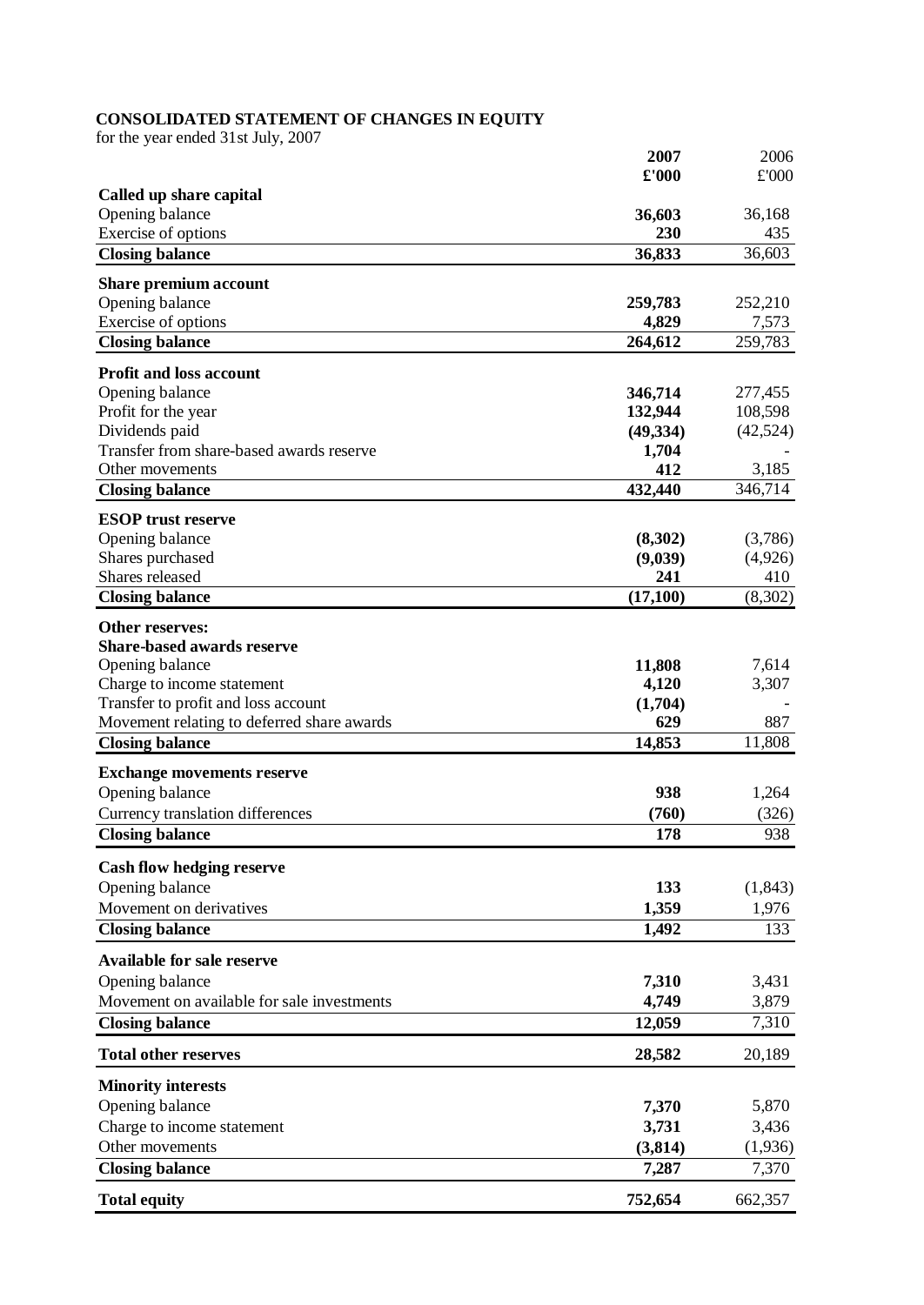# **CONSOLIDATED CASH FLOW STATEMENT**

for the year ended 31st July, 2007

|                                                   |             | 2007          | 2006      |
|---------------------------------------------------|-------------|---------------|-----------|
|                                                   | <b>Note</b> | $\pounds 000$ | £'000     |
| Net cash inflow from operating activities         | 1(a)        | 573,015       | 153,418   |
| Net cash outflow from investing activities:       |             |               |           |
| Dividends paid to minority interests              |             | (1,915)       | (1,669)   |
| Purchase of assets let under operating leases     |             | (5,685)       | (13, 865) |
| Purchase of property, plant and equipment         |             | (9,623)       | (8,121)   |
| Sale of property, plant and equipment             |             | 6,888         | 4,155     |
| Purchase of intangible assets                     |             | (1,849)       | (2, 447)  |
| Purchase of equity shares held for investment     |             | (25, 106)     | (9,911)   |
| Sale of equity shares held for investment         |             | 45,267        | 11,168    |
| Minority interests acquired for cash              |             | (10, 185)     | (2,853)   |
| Purchase of subsidiaries                          | 1(b)        | (12, 402)     | (11,258)  |
|                                                   |             | (14,610)      | (34, 801) |
| Net cash inflow before financing                  |             | 558,405       | 118,617   |
| Financing activities:                             |             |               |           |
| Issue of ordinary share capital including premium |             | 5,059         | 8,008     |
| Equity dividends paid                             |             | (49, 334)     | (42,524)  |
| Interest paid on subordinated loan capital        |             | (5,617)       | (5,616)   |
| Net increase in cash                              |             | 508,513       | 78,485    |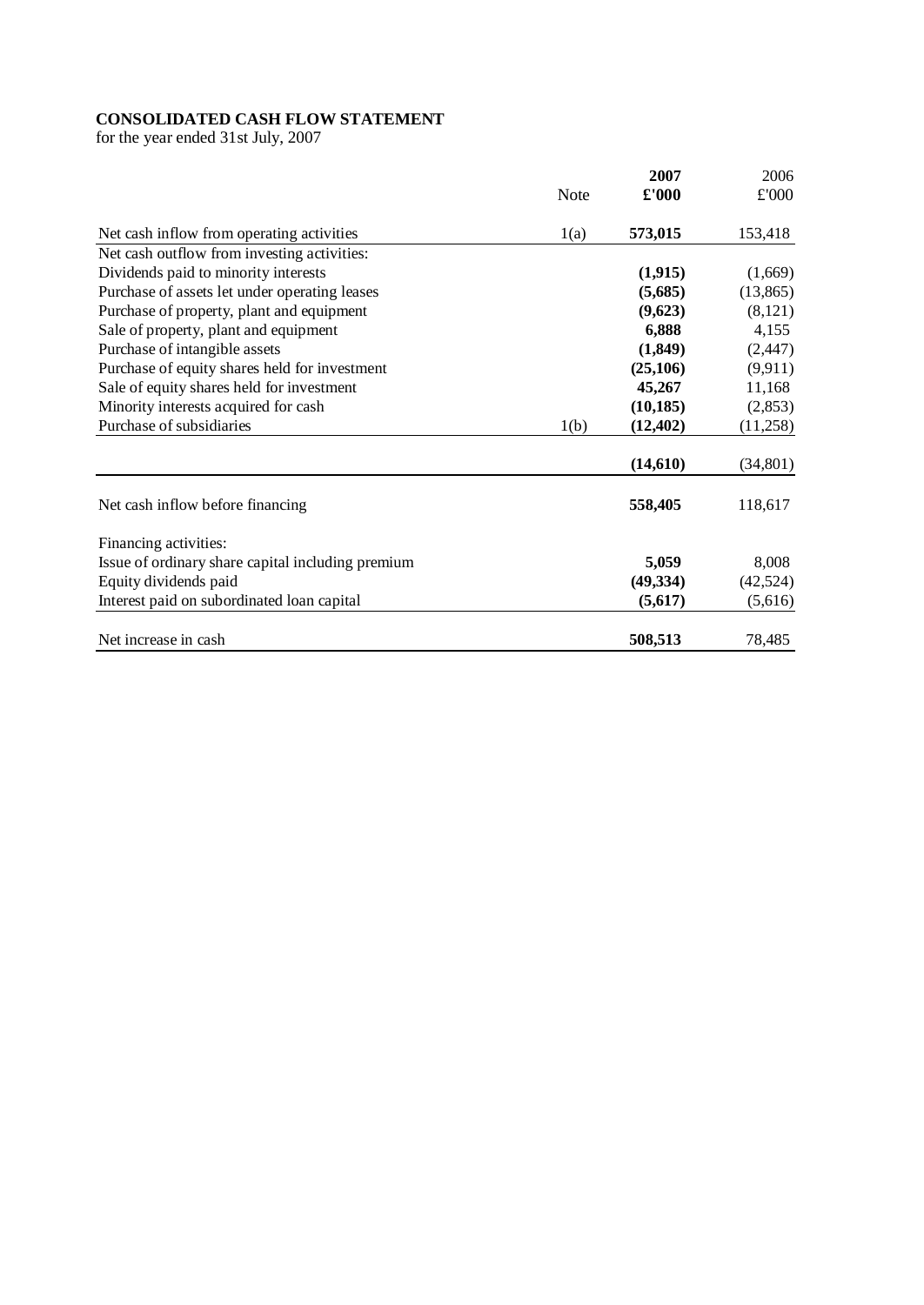## **THE NOTES**

## **1. Consolidated Cash Flow Statement reconciliation**

|                                                                               |               | 2007<br>$\pmb{\pounds}^{\prime}000$ | 2006<br>£'000 |
|-------------------------------------------------------------------------------|---------------|-------------------------------------|---------------|
| (a) Reconciliation of operating profit on ordinary activities                 |               |                                     |               |
| before tax to net cash inflow from operating activities                       |               |                                     |               |
| Operating profit on ordinary activities before tax<br>(Increase)/decrease in: |               | 190,192                             | 157,314       |
| Interest receivable and prepaid expenses                                      |               | (19,302)                            | 1,886         |
| Net settlement accounts                                                       |               | (85, 836)                           | (11, 115)     |
| Net debt securities and equity shares held for trading                        |               | (9,266)                             | (8,781)       |
| Interest payable and accrued expenses                                         |               | 6,733                               | (1,877)       |
| Depreciation, amortisation and goodwill impairment losses                     |               | 18,742                              | 14,083        |
| Net cash inflow from trading activities                                       |               | 101,263                             | 151,510       |
| (Increase)/decrease in:                                                       |               |                                     |               |
| Debt securities held for liquidity                                            |               | 3,003                               | (10,890)      |
| Loans and advances to customers                                               |               | (100, 420)                          | 77,180        |
| Loans and advances to banks not repayable on demand                           |               | (3,195)                             | 5,716         |
| Other assets less other liabilities                                           |               | 83,375                              | 83,350        |
| Increase/(decrease) in:                                                       |               |                                     |               |
| Deposits by banks                                                             |               | (7, 811)                            | 60,277        |
| <b>Customer</b> accounts                                                      |               | 459,614                             | 24,887        |
| Bank loans and overdrafts                                                     |               | 94,634                              | (131, 158)    |
| Non-recourse borrowings                                                       |               |                                     | (50,000)      |
| Promissory notes and other debt securities in issue                           |               | (4,997)                             | (9,116)       |
| Tax paid                                                                      |               | (52, 451)                           | (48, 338)     |
| Net cash inflow from operating activities                                     |               | 573,015                             | 153,418       |
| (b) Analysis of net cash outflow in respect of the purchase                   |               |                                     |               |
| of subsidiaries                                                               |               |                                     |               |
| Cash consideration in respect of current year purchases                       |               | (8,745)                             | (6,797)       |
| Loan stock redemptions and deferred consideration paid in respect             |               |                                     |               |
| of prior year purchases                                                       |               | (6,123)                             | (4, 847)      |
| Net movement in cash balances                                                 |               | 2,466                               | 386           |
|                                                                               |               | (12, 402)                           | (11,258)      |
|                                                                               |               |                                     |               |
| (c) Analysis of changes in financing                                          |               |                                     |               |
| Share capital (including premium) and subordinated loan capital:              |               |                                     |               |
| Opening balance                                                               |               | 371,386                             | 363,378       |
| Shares issued for cash                                                        |               | 5,059                               | 8,008         |
| <b>Closing balance</b>                                                        |               | 376,445                             | 371,386       |
| (d) Analysis of cash and cash equivalent balances                             |               |                                     |               |
|                                                                               | Movement      |                                     |               |
|                                                                               | in the period |                                     |               |
|                                                                               | £'000         |                                     |               |
| Cash and balances at central banks                                            | 359           | 1,631                               | 1,272         |
| Loans and advances to banks                                                   | 64,042        | 572,968                             | 508,926       |
| Floating rate notes classified as available for sale                          | 454,161       | 756,460                             | 302,299       |
| Certificates of deposit classified as loans and receivables                   | (10,049)      | 823,606                             | 833,655       |
|                                                                               |               |                                     |               |
|                                                                               | 508,513       | 2,154,665                           | 1,646,152     |